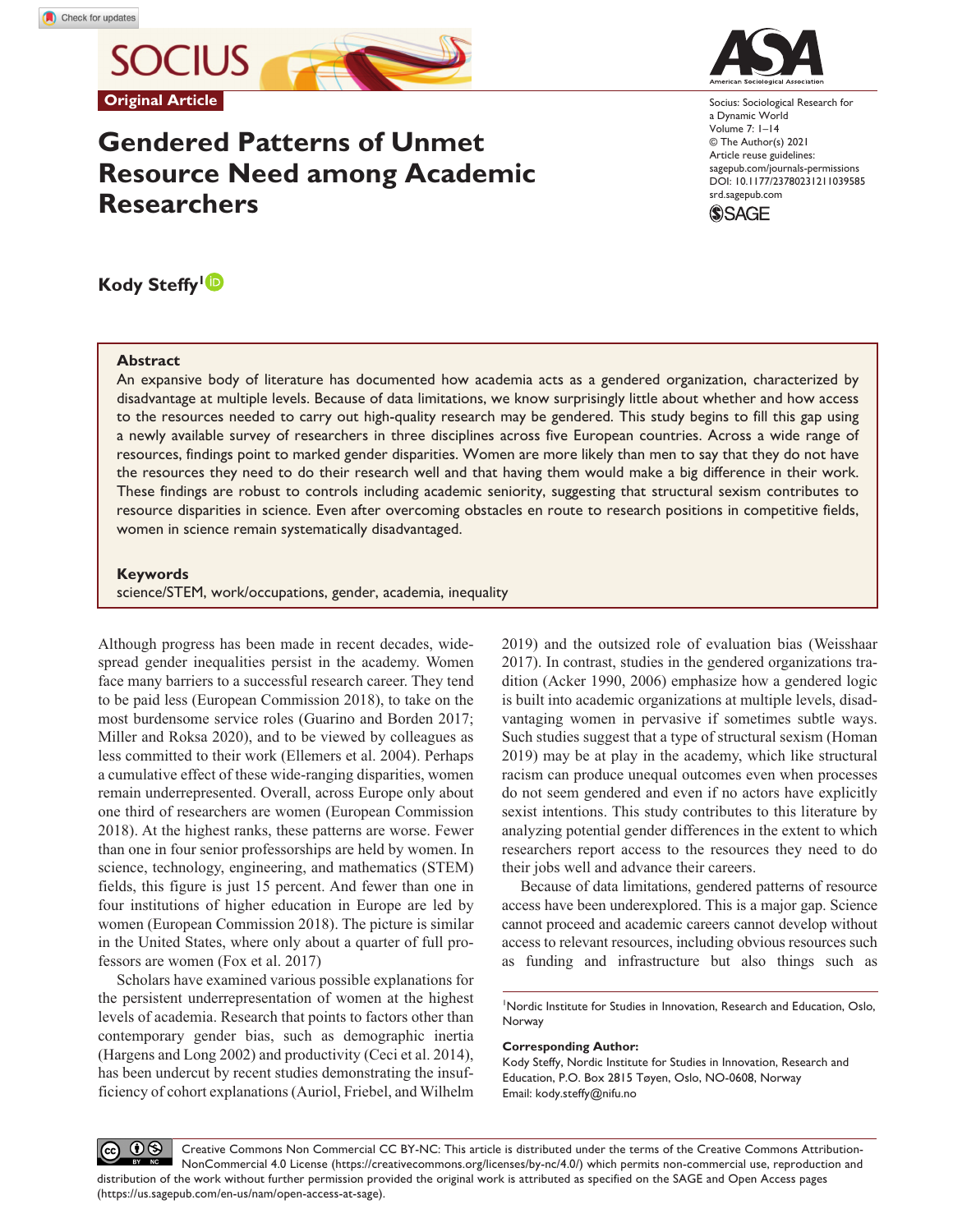collaborative networks and good working environments. Indeed, resources are crucial for the development of independent lines of research (e.g., Whitley and Gläser 2014) and therefore for academic career advancement (Laudel 2017). Given persistent gender disparities in the scientific leadership often responsible for allocating both local and external resources, an important question is whether women are disadvantaged in this regard. Indeed, recent findings demonstrate that resource-intensive fields have greater gender disparities (Duch et al. 2012), suggesting that inequalities in resource allocation may serve as an "inequality-producing mechanism" (Acker 2006:455). Analyzing survey data from a sample of researchers in three fields across five European countries, I ask whether researchers report individual-level differences in unmet resource needs. Findings demonstrate that across a wide range of resources, women in science report less access and greater unmet need than men. Reflecting recent advances in gender theory (Homan 2019; Homan and Burdette 2021), I argue that although structural sexism may not always be "directly perceived" (Homan 2019:490), including by men and women in science (Britton 2017; Rhoton 2011), its systemic nature in the academy nevertheless creates conditions that disadvantage women in concrete ways.

# **Gendered Organizations and Structural Sexism in Science**

A long-standing principle of science as a social institution is that it should be universalist in its assessment of research and researchers (Merton 1942), operating independently of individual and social characteristics (Long and Fox 1995). The myth of universalist assessment is deeply ingrained in the way scientists think about their work. Despite much evidence that social biases often creep into scientific practice, many scientists believe it to be true, even among disadvantaged groups. Studies have demonstrated that even in highly gender segregated fields, many women are loath to see gender as mattering within their fields (e.g., Britton 2017; Rhoton 2011). Similarly, the view among academic leadership that aggressive gender equity measures (e.g., quotas) violate the value of universalist assessment can hinder progress (Roos et al. 2020).

Despite this universalist cultural ethos within science, a vast body of scholarship documents far-reaching gender inequalities. The basic observation that women are underrepresented in science as a whole and in some disciplines especially has been explained in ways that point to very different causes. Approaches that focus on potential causes other than present-day bias, such as "demographic inertia" (e.g., Hargens and Long 2002) and publication rates (Ceci et al. 2014), appear at best partial explanations, having been undercut by studies showing a glacial pace of change in many fields (Holman, Stuart-Fox, and Hauser 2018) and productivity differences playing only a small role in tenure disparities (Weisshaar 2017).

That gender inequality remains rampant in the academy and cannot be explained away by such things as demographics or performance comes as no surprise from a sociology-ofgender perspective, which tends to see gender as a social structure (Risman 2004), constructed at multiple levels and deeply embedded in the operation of social organizations. Multilevel gendered processes yield structural sexism (Homan 2019), defined as "the degree of systematic gender equality in the power and resources characterizing a given gender structure" (Homan and Burdette 2021:235). Structural sexism operates similarly to structural racism in that it exists independently of intent and has been constructed through historical and contemporary processes that disadvantage women. As with race, gender can be thought of as a "central organizing principle of organizations" (Bonilla-Silva 1999:899) that exists independently of individual intentions, operating even when a process does not appear explicitly gendered or when no actors involved are explicitly sexist.

Consistent with the gender-as-structure framework, the gendered organizations perspective developed by Joan Acker (1990, 2006) has been particularly influential in studies of gender in science. The overall crux of this perspective is that organizations, including those in higher education, have been historically dominated by men; that they therefore reflect the perspectives, attitudes, and interests of men; and that they thereby disadvantage women in pervasive, yet often subtle ways. Organizations vary in the extent and types of inequalities within them, yet all are shaped by particular "inequality regimes, defined as loosely interrelated practices, processes, actions, and meanings that result in and maintain class, gender, and racial inequalities" (Acker 2006:443). As such, the gendered organizations perspective serves as a robust general framework for understanding the many gender biases that operate in academic science. The present study adopts the assumption that "gender inequalities are built into organizations" (Britton and Logan 2008:110) on at least four levels: policies and practices, cultures, worker identities, and interactions (Acker 1990; Britton and Logan 2008).

And indeed, much research documents gendered processes across these levels within academia, including at the level of policies and practices, where Roos et al. (2020) showed that meritocratic discourses serve as barriers against the implementation of effective gender equity policies; at the cultural level, where stereotypes associating men with science persist (Carli et al. 2016) and men remain overrepresented in public representations of researchers (Adams, Brückner, and Naslund 2019); at the level of worker identity, where studies show successful women sometimes distancing themselves from a collective gender identity and thus limiting the potential for advocacy (e.g., Derks et al. 2011; Ellemers et al. 2004); and at the interactional level, where processes such as homosociality (Kanter 1977) and othering (Acker 1990) create barriers for women in the workplace. In addition to creating a "chilly" climate (Britton 2017), such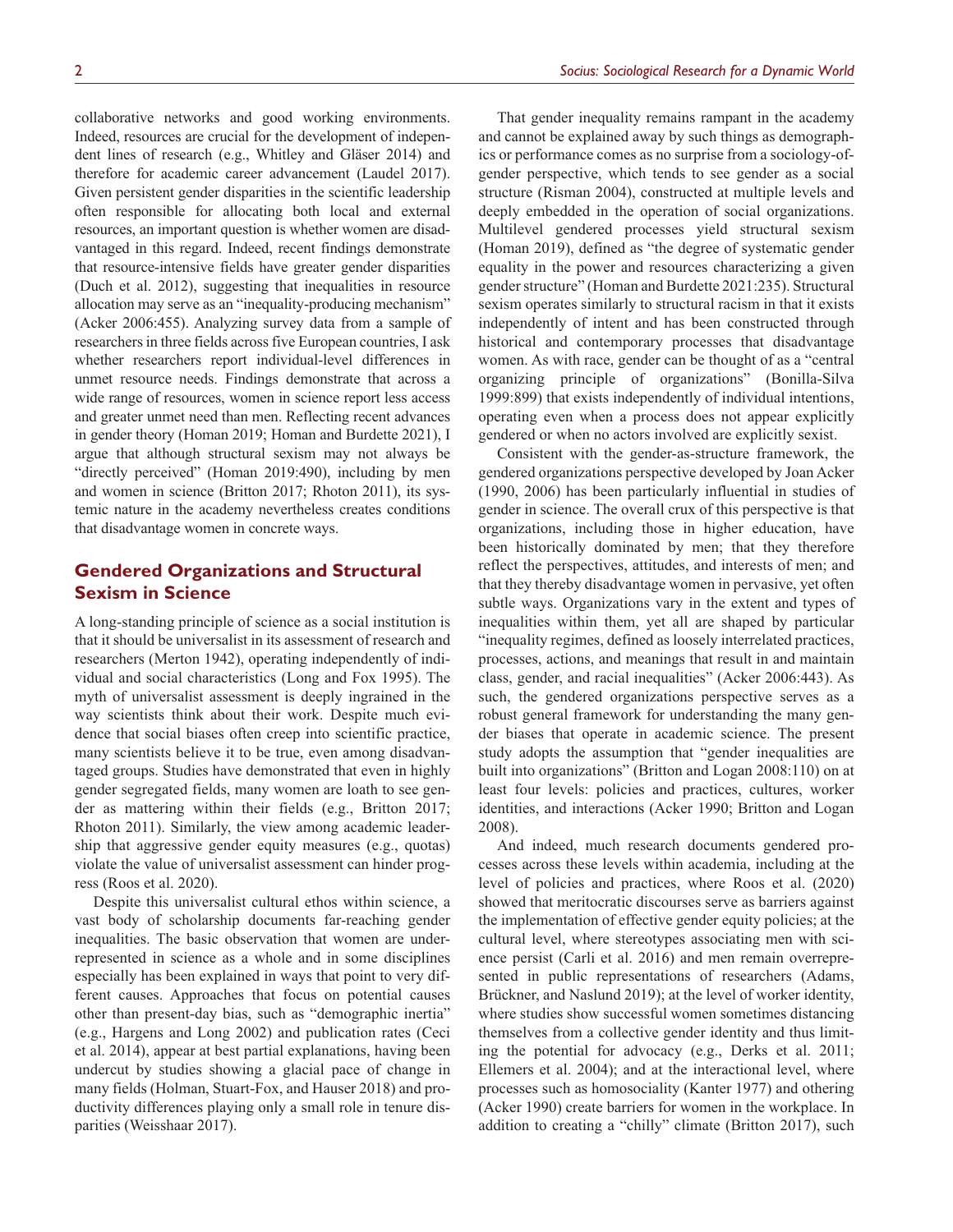processes can have direct career consequences through evaluation and mentorship (Lamont 2009; O'Connor et al. 2015), as well as the establishment of academic networks that facilitate reputation and collaboration (Fox 2001).

Among the most important findings from this literature for the present study are those that show how women scientists must struggle to gain credibility as researchers (Rosser 2004). The dominant model in the sociology of science for how resources are distributed centers credibility (Latour and Woolgar 1986), "an attribute which persuades others to believe in and invest in researchers and their ideas" (Smith 2010:182). According to this framework, credibility is earned through publications and then serves as a powerful form of capital that can be converted into many types of resources (e.g., funding, jobs, networks). What it does not consider is that researchers might bring with them to the academy different levels of perceived credibility, based merely on their social positioning within intersectional power structures. Gender scholarship suggests that men may be at an advantage in this regard, with studies showing that women are rated as less competent in grant competitions (Benschop and Brouns 2003) and evaluations for laboratory manager positions (Moss-Racusin et al. 2012). Thus to the extent that credibility is tied to research resources, we can expect women scientists to report greater unmet need.

The present study contributes to the gendered organizations literature by asking whether these multilevel gendered processes create conditions that lead to resource disparities in academic research. Studies in the gendered organizations tradition have made great headway in identifying processes that maintain inequality regimes in academia, but few have examined how these processes do or do not translate into disparities in the conditions that facilitate research success. In taking that step, this study examines a key site of organizational inequality identified by Acker (2006:443): disparities in control over resources. It also contributes toward an empirical understanding of how gendered organizations have created a structurally sexist (Homan 2019) academy characterized by material disparities in resources.

## *Research Resources*

Given the overall lack of research on academic resource access, this study casts a wide net, analyzing a diverse range of resources that shape research careers. By "resources" in this study, I refer to material and nonmaterial forms of capital that facilitate research productivity. This definition allows analysis of subtle ways research conditions may contribute to gender inequalities in science (e.g., through the relative availability of collaborative networks). Its breadth reflects that resources are allocated at various levels of organization within science (e.g., discipline, department, institution) through both formal (e.g., funding applications) and informal channels (e.g., gendered working climates). It is also consistent with a Bourdieusian perspective that emphasizes the interrelatedness and exchangeability of forms of capital (Bourdieu 1989).

Despite their importance for establishing independent lines of research and therefore research careers (Whitley and Gläser 2014), research resources have received little attention in the gender and science literature. This is likely due to a lack of large-scale data on specific types of resources. Nevertheless, in broader studies of gender inequality in academia, there is some evidence that resources essential for research productivity are allocated unequally by gender. Several surveys have shown that women faculty members rate their access to equipment, support, and facilities lower than men (Fox 2010; Poole, Bornholt, and Summers 1997). A study of early career biomedical scholars found that men received startup packages much larger than women (Sege, Nykiel-Bub, and Selk 2015). Especially relevant is a study by Duch et al. (2012), who found that women are most disadvantaged in fields that require intensive resources. Gender differences in publication rates correlate with research expenditures, leading the authors to conclude that gender disparities in institutional support may influence publications and thus careers.

Also relevant for the present study is a literature that conceptualizes forms of social capital as research resources. Much research has shown the importance of resources that flow through networks for academic careers. Academic networks are crucial for securing desirable positions (Burris 2004; Hadani et al. 2012; Heffernan 2020), being invited to participate in conferences and special issues (Faria and Goel 2010; Heffernan 2020), publishing (Prpić 2002), having one's work favorably received by editors at top journals (Heckman and Moktan 2020), and increasing one's citations (Hudson 2007). In other words, one's academic social capital is crucial for securing opportunities needed to build a career (Angervall, Gustafsson, and Silfver 2018). Qualitative case studies have shown that through homosociality, men often gain access to influential networks and associated social capital without having to try, while women's attempts to build these networks can be read as neediness (Bagilhole and Goode 2001). Furthermore, women who take active steps to improve their social capital often experience challenges, for example, by having to navigate male-dominated social spaces or needing to cut conference travel short because of competing obligations. These are processes that can hamper both one's position in the discipline and connections with powerful local allies (O'Hagan et al. 2019).

Although access to a wide range of resources is of course important for all researchers, it may be especially important for women, given their unequal service and teaching burden (Guarino and Borden 2017; Misra, Hickes Lundquist, and Templer 2012) and the disproportionate share of domestic work and childcare they continue to shoulder (e.g., Fox, Fonseca, and Bao 2011; Schiebinger and Gilmartin 2010). Studies comparing the research productivity of women and men in science during the coronavirus pandemic support this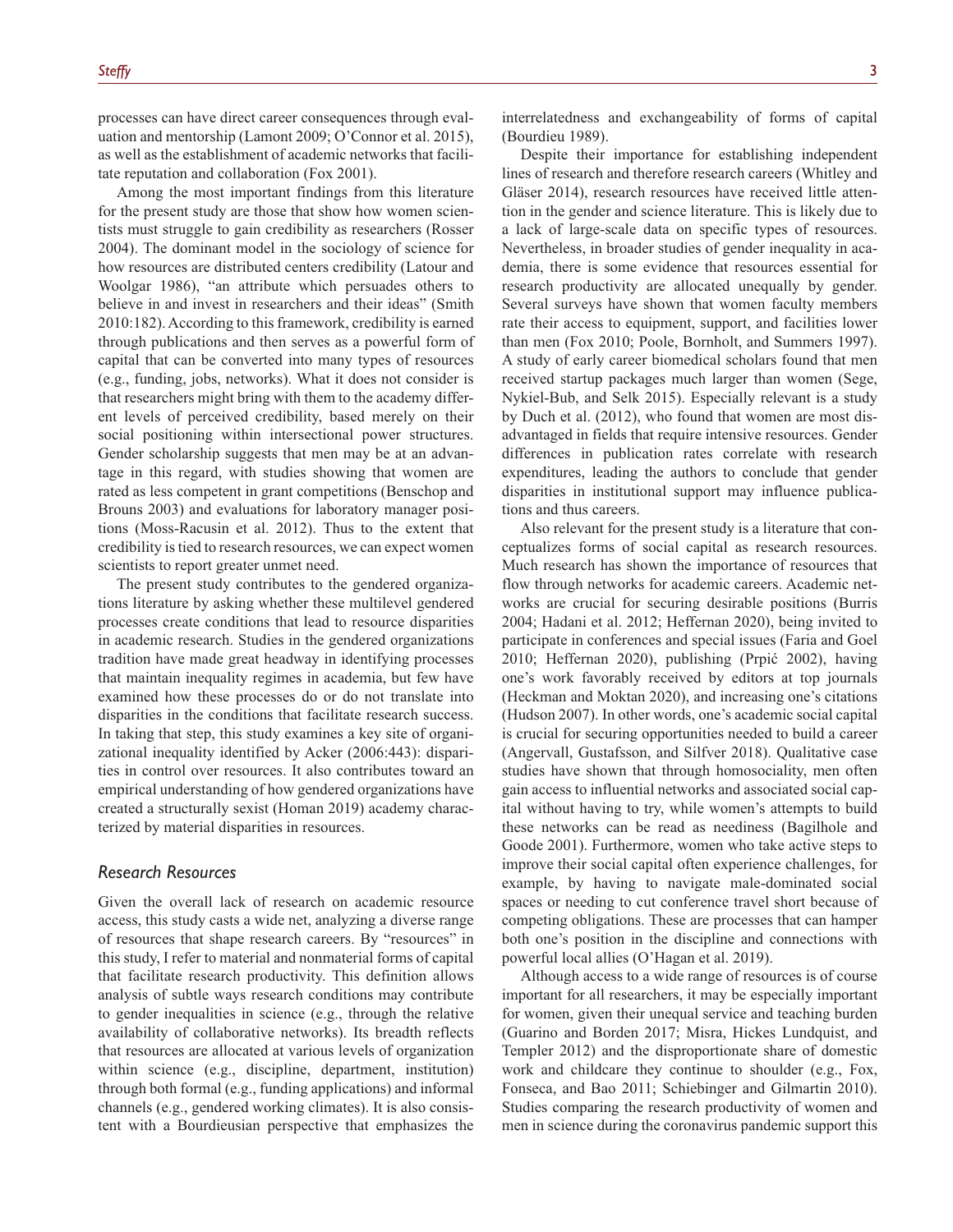notion. During this time, many resources became less available, there was less separation between home and work, and much service work was needed to adjust to the pandemic and online teaching. Studies indicate that women's research productivity during this time was more negatively affected than men's (e.g., King and Frederickson 2021), suggesting that research resources and working conditions may be especially important for the careers of academic women.

This study contributes to the literatures on gender and research resources through an analysis of survey items asking about very specific types of science resources. It hence provides a more comprehensive and finer grained analysis than has previously been possible.

# *Context of the Study*

In the present study I analyze survey data collected as part of an eight-year project examining notions of and conditions facilitating research quality. The study includes researchers in the fields of physics, economics, and cardiology in Norway, Sweden, Denmark, the Netherlands, and the United Kingdom. As the data come from a broad study of research quality rather than gender in science, the disciplines of physics, economics, and cardiology were chosen because of differences in research practice across the fields. Generally speaking, economics research is carried out by individuals or small informal groups of researchers, cardiology is predominately clinical and laboratory based, and physics is composed of multiple subfields that organize their research around either local or international infrastructure (Whitley 1984). For the purposes of the present article, the key difference in this regard is that laboratory sciences require considerably more resources (in both equipment and human resources) than fields such as economics, which does not often require major facilities.

Beyond this important difference, each of the selected disciplines fares poorly in terms of gender parity. Although European reports rarely break gender representation down by specific field, the available evidence suggests that women are underrepresented across these fields. The best data are available for economics, because of a Web-scraping tool developed by Auriol et al. (2019) that collected information on all academic positions in all European institutions. Across all positions (from research associate to professor), fewer than one third of European economists are women, including only 21.4 percent of full professors. Beyond economics, the European Commission (2018) reported that about 18 percent of natural scientists in senior positions in Europe are women, as are 27 percent of medical scientists. Under these broad umbrellas, physics and cardiology stand out as particularly gender segregated. Using authorship data, Holman et al. (2018) showed that about a quarter of authors in cardiology were women in 2016, including fewer than 20 percent of sole or senior (last) authors. For physics, these figures were about 16 percent for authorship in general and about 12 percent for

single and senior (last) authorship. Within the natural sciences (physics), medical sciences (cardiology), and social sciences (economics), then, the fields included in the sample stand out as particularly gender segregated.

## *Summary of Expectations*

Given the preponderance of evidence documenting gendered processes at multiple levels of academic science, I expect overall that women will report higher levels of unmet resource need than men. I further expect that these relationships will hold net of controls, as gender remains a "master status" in science that cuts across other powerful statuses, including being a scientist or, for example, a physicist (Ecklund, Lincoln, and Tansey 2012). To the extent that multilevel gendered processes have rendered academic science a structurally sexist institution, I expect factors such as academic seniority to only partially account for observed resource disparities.

Concerning disciplines, although Duch et al. (2012) showed that women's publication careers are most impeded in resource-intensive fields, there is little reason to expect that inequalities in resource allocation would exist only in those fields.<sup>1</sup> Indeed, as they are underrepresented in the fields included in the present sample, I expect women to report resource disparities across the fields. It is indeed possible that particular resources may be more or less evenly distributed across the fields, given epistemological and organizational differences between them (Whitley 1984). But given the dearth of field comparative analyses in the existing literature to guide expectations, these analyses are exploratory.

# **Method and Data**

Data come from a cross-national, Web-based survey carried out by an international research team in 2017 and 2018. The overall response rate was 28.6 percent, with the highest level in Norway (51.3 percent), followed by Sweden (38.6 percent), Denmark (32.3 percent), the Netherlands (19.6 percent), and the United Kingdom (13.4 percent). Across the three disciplines, response rates were roughly even, with 30.3 percent of physicists responding, 27.0 percent of economists, and 26.0 percent of cardiologists. A two-step process was used to identify respondents for the survey. This involved (1) identifying authors in discipline-relevant journals as classified by the Web of Science and (2) reviewing staff lists of relevant organizational units identified through institutions' Web pages. Overall, 59 percent of respondents invited to participate in the study were identified through staff lists and 41 percent through the Web of Science. Unfortunately, the Danish and British samples did not include cardiologists. To

<sup>1</sup> Whether potential resource disparities are more consequential for women in the resource-intensive fields of cardiology and physics (as opposed to economics) is beyond the scope of the present study.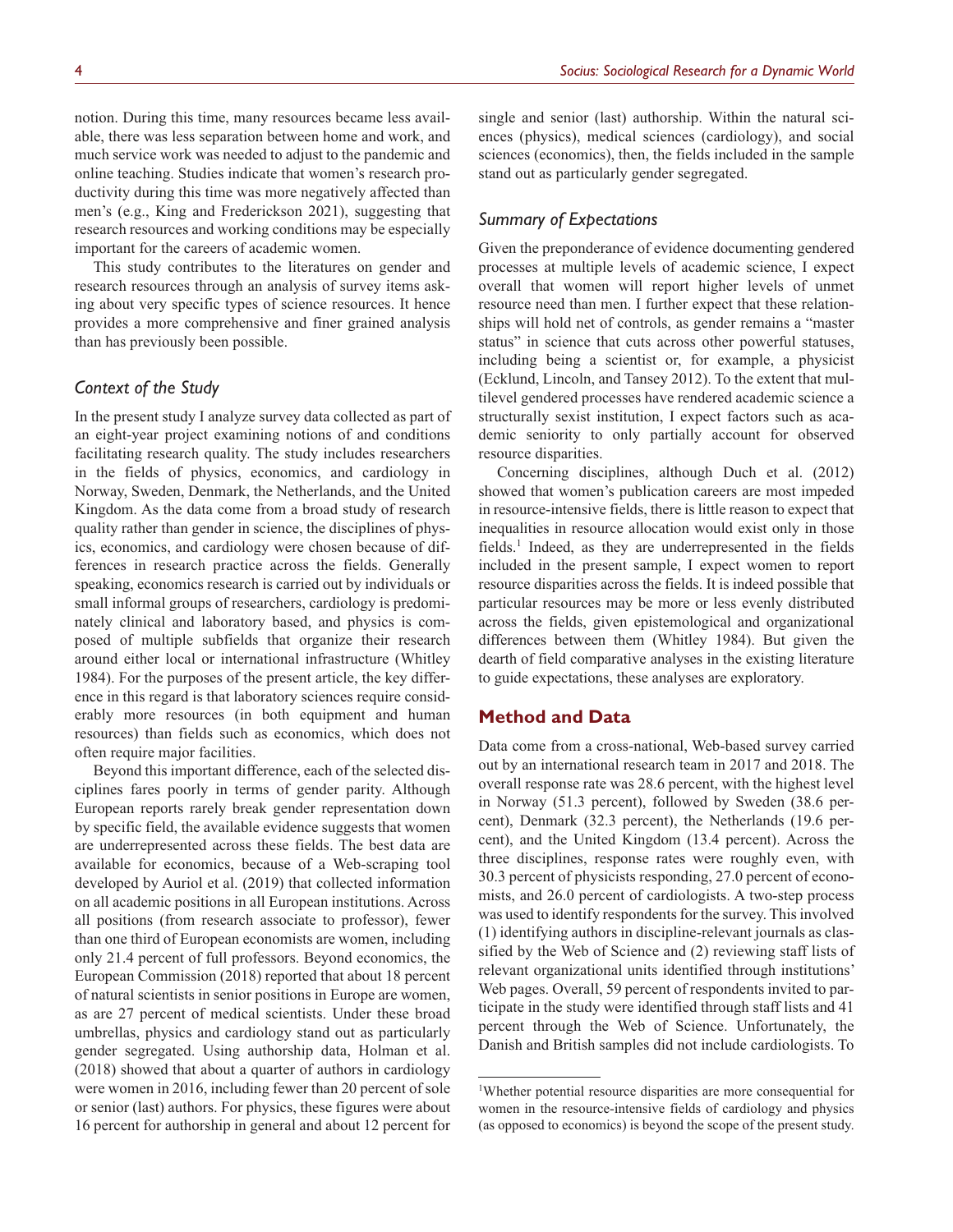account for this, I represent these limited samples with a binary quasi-weight in lieu of the country fixed effects in supplemental analyses. Results are robust to alternative specifications (see Online Supplement Table S1).

## *Dependent Variables*

The survey included a battery of questions that asked respondents about their access to and need for 16 resources that can facilitate research progress: long-term security of basic funding, more time dedicated to research, data access, resources to recruit staff to group, resources to retain staff in group, technical staff/research support service, administrative help for grant proposals, cutting-edge facilities, library facilities/ journal repositories, international collaboration opportunities, industry collaboration opportunities, Horizon 20202 opportunities, good collaboration in unit, leadership in unit positive toward research topic, more (local) senior colleagues working in my research area, and a generous working climate.

For each resource type, respondents were asked, "What would you need to make significant progress in your research?" Response categories included "already in place," "no need," "may make a difference," "would really make a difference," and "cannot say." For the present analysis, response categories are coded as follows to construct measures of *unmet resource needs:* 1 = already in place or no need,  $2 =$  may make a difference, and  $3 =$  would really make a difference. "Cannot say" is treated as missing. Higher values thus indicate greater levels of *unmet need* for a given resource. An alternative specification of the outcomes that drops respondents who answered "no need/not relevant" is presented in the Online Supplement and discussed in the "Supplemental Analyses" section.<sup>3</sup>

Importantly, this question was asked neutrally, without reference to gender. Indeed, gender was raised in the survey only as a simple demographic question. Nowhere else were respondents primed to think about gender. Thus, these are not measures of whether respondents think that there is a

To reduce the complexity of the analysis, I performed exploratory factor analysis, followed by promax oblique rotation.4 Eigenvalues and scree plots were used to select factors. Two factors had eigenvalues greater than 1 and met the straight-line criterion for scree plots (Pett, Lackey, and Sullivan 2003; Preacher and McCallum 2003). Mean-based scales were then constructed from items that loaded strongly  $(>0.30)$  on these factors. The following items loaded together on one factor (eigenvalue = 3.96,  $\alpha$  = .74): cuttingedge facilities, data access, library facilities/journal repositories, technical staff/research support service, administrative assistance for grant proposals, industry collaborative opportunities, and Horizon 2020 opportunities. Throughout the findings, I refer to this factor-based scale as the *basic resource scale*, as it captures resources that are either essential for carrying out research (such as facilities and data) or increase one's productivity (such as administrative assistance or industry-related opportunities). Five other variables loaded together onto a second factor (eigenvalue = 1.17,  $\alpha$ ) = .72): senior colleagues working in one's research area, working climate, good collaboration in unit, leadership in unit positive toward one's research topic, and opportunities to work with internationally leading groups in the field. I refer to this as the *relational resource scale*, as it captures types of social capital valuable within academia. Both scales range from 1 to 3, with higher values representing greater mean levels of unmet need. Descriptive statistics for all measures included in the analysis are found in Table 1.

## *Independent Variables*

The key predictor in the analysis is gender. This variable is coded as 1 for those who indicated "female" on the survey and 0 for those who indicated "male." In tables, it is thus referenced as "woman," indicating a gender effect of women compared with men. Women make up 22 percent of the sample.

Field is derived from a survey item that asked respondents to identify their fields as cardiac/cardiovascular systems/diseases, economics, physics, or other. These are included as binary variables in the models, where physics acts as the base category. Cardiologists compose 13.1 percent of the sample, economists 21.8 percent, physicists 48.5 percent, and other fields 16.6 percent. Respondents in the "other fields" category likely authored articles in journals categorized by the Web of Science as one of the disciplines selected for the survey but in fact worked primarily in other fields. Of these respondents, 32.5 percent are in medical science fields other than cardiology, 13.0 percent are in social science or humanities fields other than economics, and 54.5 percent are in natural science fields other than physics. Women make up 34.5 percent  $(n =$ 

<sup>2</sup> Horizon 2020 is a European Union funding mechanism that made €80 billion in research funding available from 2014 to 2020.

<sup>&</sup>lt;sup>3</sup>The decision to included "no need" responses in the outcomes reflects both methodological and conceptual considerations. Methodologically, treating "no need" responses as missing would artificially limit the sample and its representativeness. Conceptually, the decision reflects that women in science, because of disproportionate service burdens (Guarino and Borden 2017) and obligations outside the workplace (Fox et al. 2011), may perceive greater resource needs than men. My interpretation is that differences in resource need due to these factors are an important part of gender inequality in science, and the measures reflect that. Descriptively, the data support this interpretation. Averaging "no need" responses across all the resource types, men choose this response approximately 25 percent more often than women.

<sup>4</sup> Oblique rotation is preferred, as the retained factors are correlated (Preacher and McCallum 2003).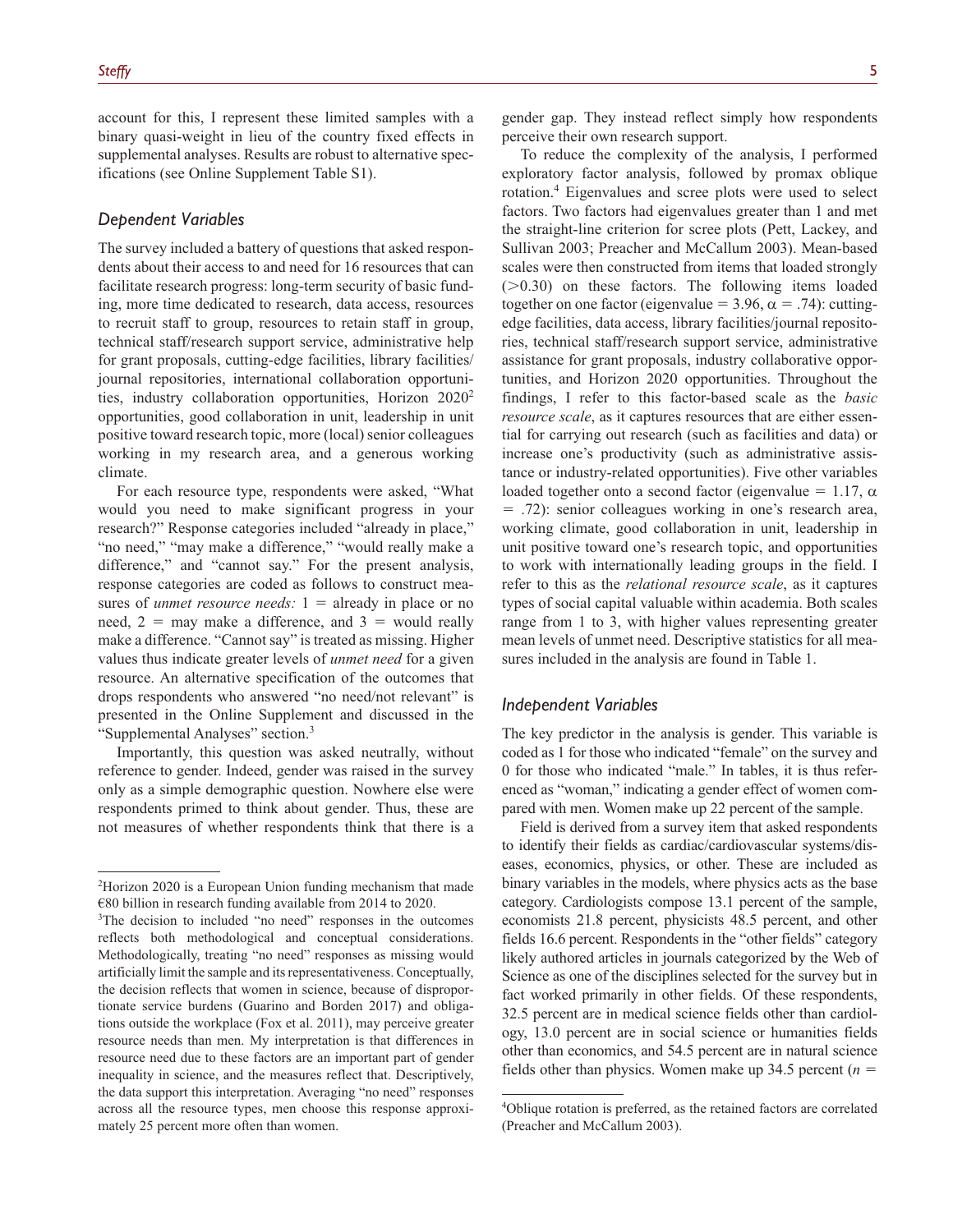|                                        | Minimum | laximum<br>Σ | Mean                 | ဥ                | n    | Description                                                                                |
|----------------------------------------|---------|--------------|----------------------|------------------|------|--------------------------------------------------------------------------------------------|
| Outcomes                               |         |              |                      |                  |      |                                                                                            |
| Basic resource scale                   |         | S            | 1.629                | 464              | 2402 | Factor-based scale capturing mean unmet need                                               |
| Relational resource scale              |         | $\sim$       | 1.740                | 55               | 2406 | Factor-based scale capturing mean unmet need                                               |
| Separate resource types                |         |              |                      |                  |      |                                                                                            |
| Secure basic funding                   |         |              | 2.524                | 736              | 2331 | 'Long-term security of basic level funding"                                                |
| More research time                     |         |              | 2.193                | 838              | 2348 | "More (of my) time dedicated to research"                                                  |
| Data access                            |         |              | 1.473                | $\overline{731}$ | 2233 | "Access to relevant data registries/biobanks/similar"                                      |
| Resources to recruit staff             |         |              | $2.3$ <sub>III</sub> | 759              | 2257 | 'Flexibility and resources to recruit staff to my group/unit"                              |
| Resources to recruit staff             |         |              | 2.232                | $\overline{7}$   | 222  | 'Flexibility and resources to retain staff to my group/unit"                               |
| Technical staff/research support       |         |              | 1.854                | .783             | 2335 | 'Sufficient technical staff/research support service"                                      |
| Grant assistance                       |         |              | 1.852                | $\overline{7}$   | 2255 | "Dedicated administrative help to develop grant proposals"                                 |
| Cutting-edge facilities                |         |              | .588                 | .779             | 2340 | "Access to cutting-edge facilities"                                                        |
| Library resources                      |         |              | 1316                 | 622              | 2351 | 'Access to relevant library facilities/journal repositories                                |
| International opportunities            |         | $\sim$       | 1.675                | 827              | 2355 | "Opportunity to work with internationally leading academic groups in my field"             |
| Industry/user opportunities            |         | $\sim$       | 1.567                | 695              | 2202 | "Opportunity to work with leading industry/user partners in the field"                     |
| Horizon 2020 opportunities             |         |              | 797                  | .756             | 1934 | "Opportunity to participate in Horizon 2020 projects"                                      |
| Collaboration in unit                  |         |              | 1.472                | .743             | 2406 | "Good collaboration within my group/unit"                                                  |
| Leaders positive toward research topic |         |              | .662                 | 809              | 2334 | "Leadership of my unit/department that is positive towards my research topic(s)"           |
| Senior colleagues in area              |         |              | $-901$               | .765             | 2353 | "More (local) senior colleagues working in my specific research field/specialty"           |
| Generous working climate               |         |              | .997                 | 853              | 2335 | "A generous working climate, encouraging unconventional ideas"                             |
| Independent variables                  |         |              |                      |                  |      |                                                                                            |
| Female                                 |         |              | .220                 |                  | 2254 | $I =$ woman                                                                                |
| Field                                  |         |              |                      |                  |      | Self-identified field of research                                                          |
| Cardiology                             |         |              | $\frac{13}{2}$       |                  | 2406 | = cardiology/cardiovascular systems/diseases                                               |
| Economics                              | 0       |              | .218                 |                  | 2406 | economics<br>$\parallel$                                                                   |
| Physics                                | $\circ$ |              | .485                 |                  | 2406 | physics<br>$\parallel$                                                                     |
| Other                                  | $\circ$ |              | .166                 |                  | 2406 | respondent volunteered another field<br>$\left\vert {}\right\vert$                         |
| Country                                |         |              |                      |                  |      |                                                                                            |
| Denmark                                |         |              | $\overline{101}$     |                  | 2406 |                                                                                            |
| The Netherlands                        | $\circ$ |              | .200                 |                  | 2406 |                                                                                            |
| Norway                                 | $\circ$ |              | .232                 |                  | 2406 |                                                                                            |
| Sweden                                 |         |              | .365                 |                  | 2406 |                                                                                            |
| United Kingdom                         |         |              | .102                 |                  | 2406 |                                                                                            |
| Research institute                     |         |              | .056                 |                  | 2406 | $=$ university, $2 =$ research institute                                                   |
| Position                               |         |              |                      |                  |      |                                                                                            |
| Leader                                 |         |              | .055                 |                  | 2402 | = leader of institution, faculty/school, or department                                     |
| Full professor                         | $\circ$ |              | 318                  |                  | 2402 | = full professor/research professor/research director or similar                           |
| Associate professor                    | $\circ$ |              | .250                 |                  | 2402 | associate professor/senior researcher or similar<br>$\lvert \rvert$                        |
| Assistant professor                    | $\circ$ |              | .266                 |                  | 2402 | assistant professor/postdoc/researcher or similar<br>$\, \parallel$                        |
| Other position                         | $\circ$ |              | .053                 |                  | 2402 | = medical position, PhD student, technician/assistant, or other                            |
| Retired/emeritus                       |         |              | .058                 |                  | 2402 | = retired/emeritus                                                                         |
| Years since PhD                        |         | $\subseteq$  | 4.297                | 2.530            | 2235 | 10-category variable, where $I = I - 4$ years since PhD and $10 = \geq 45$ years since PhD |
| Temporary position                     |         |              | .290                 |                  | 2346 | $0 =$ permanent/tenured, $1 =$ temporary                                                   |

Table 1. Summary Statistics and Variable Descriptions. **Table 1.** Summary Statistics and Variable Descriptions.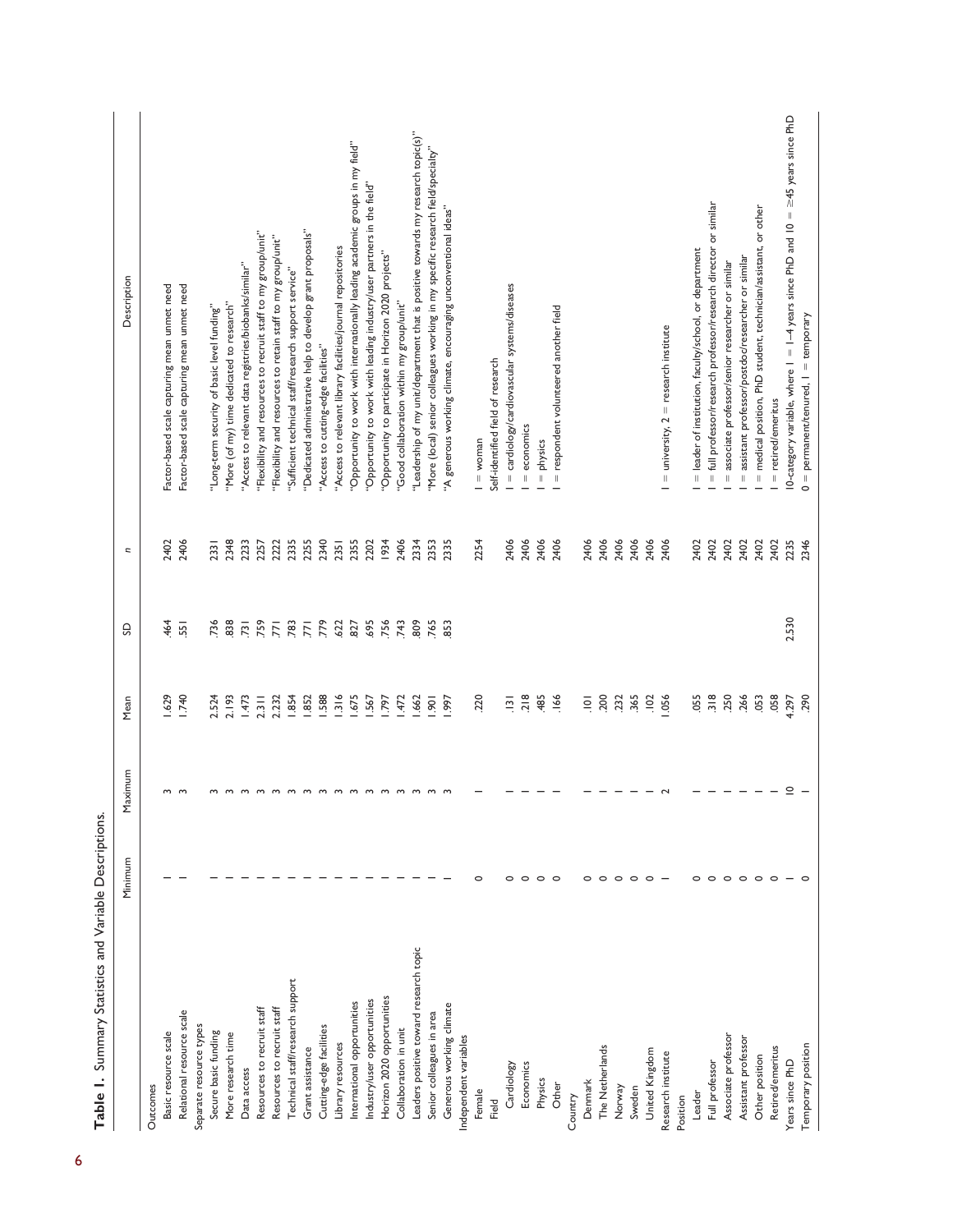|                                            | (1)                | (2)               | (3)               |
|--------------------------------------------|--------------------|-------------------|-------------------|
| Woman (reference: man)                     | $.15***$ (6.33)    | $.10***$ (4.06)   | $.08*(2.10)$      |
| Field (reference: physics)                 |                    |                   |                   |
| Cardiology                                 |                    | $.20***$ (5.96)   | $.18***$ (4.59)   |
| Economics                                  |                    | $-.04 (-1.62)$    | $-.06*(-2.02)$    |
| Other                                      |                    | $.08***$ (2.74)   | $.08**$ (2.64)    |
| Research institute (reference: university) |                    | .01(.15)          | .01(.13)          |
| Position (reference: leader)               |                    |                   |                   |
| Full professor                             |                    | $.10*(2.24)$      | $.10*(2.28)$      |
| Associate professor                        |                    | $.10*(2.04)$      | $.10*(2.03)$      |
| Assistant professor                        |                    | $.14***$ (2.58)   | $.14*(2.56)$      |
| Other position                             |                    | $.17**$ (2.62)    | $.17** (2.66)$    |
| Retired/emeritus                           |                    | $-.02(-.39)$      | $-.02 (-.36)$     |
| Years since PhD                            |                    | $-.01(-1.84)$     | $-.01 (-1.86)$    |
| Temporary (reference: permanent)           |                    | $-.04 (-1.46)$    | $-.04 (-1.44)$    |
| Country (reference: Denmark)               |                    |                   |                   |
| The Netherlands                            |                    | .07(1.91)         | .07(1.94)         |
| Norway                                     |                    | $.12***$ (3.24)   | $.13***$ (3.26)   |
| Sweden                                     |                    | $.15***$ (4.21)   | $.15***$ (4.25)   |
| United Kingdom                             |                    | .06(1.43)         | .07(1.47)         |
| Gender $\times$ field interactions         |                    |                   |                   |
| Woman $\times$ cardiology                  |                    |                   | .06(.87)          |
| Woman $\times$ economics                   |                    |                   | .08(1.26)         |
| Woman $\times$ other                       |                    |                   | $-.03 (-.40)$     |
| Constant                                   | $1.60***$ (144.52) | $1.43***$ (21.67) | $1.44***$ (21.65) |
| <b>Observations</b>                        | 2,275              | 2,149             | 2,149             |
| $R^2$                                      | .017               | .073              | .074              |

**Table 2.** Ordinary Least Squares Models Predicting Mean Level of Unmet Basic Resource Need.

*Note*: Values in parentheses are *t* statistics.

\**p* < .05. \*\**p* < .01. \*\*\**p* < .001.

101) of the cardiologists in the sample, 24.0 percent of economists (*n* = 119), 18.3 percent of physicists (*n* = 204), and 20.2 percent of respondents in other disciplines ( $n = 77$ ).

## *Controls*

Controls include country (with Denmark as the reference category), research institute (vs. university/university hospital), position (leader, full professor, associate professor, assistant professor/postdoc, other, retired/emeritus; leader serves as the reference category); years since PhD<sup>5</sup>; and temporary (vs. permanent) position. These controls test for whether any observed gender disparities are robust to national policy context, employment context, and seniority differences between men and women.

# *Analytical Strategy*

I first estimate a series of ordinary least squares models to analyze the effects of gender on the basic and relational resource scales. I begin with bivariate models to establish the relationship between gender and resources and then predict models that include a full set of controls. Next, I introduce interactions between gender and field to analyze whether gender operates differently across the research fields, using average marginal effects to facilitate interpretation. Finally, I estimate a series of ordered logit models predicting unmet need for each of the 16 resources separately to better understand which of the specific resource types have the largest gender disparities.

## **Results**

Is there evidence that resource allocation is patterned by gender among academic scientists? Overwhelmingly, the answer is yes. Findings reveal significant gender disparities on both the basic and relational resources scales and for 10 of the 16 separate resource types.

In terms of basic resource needs (Table 2), those things that are necessary to carry out meaningful research and/or facilitate research productivity, the results indicate a significant gender disparity disadvantaging women. In the bivariate model, the gender coefficient is .15, which on a 2-point scale

<sup>5</sup> Age is not included in the models, because of a strong correlation  $(R = .91)$  with years since PhD.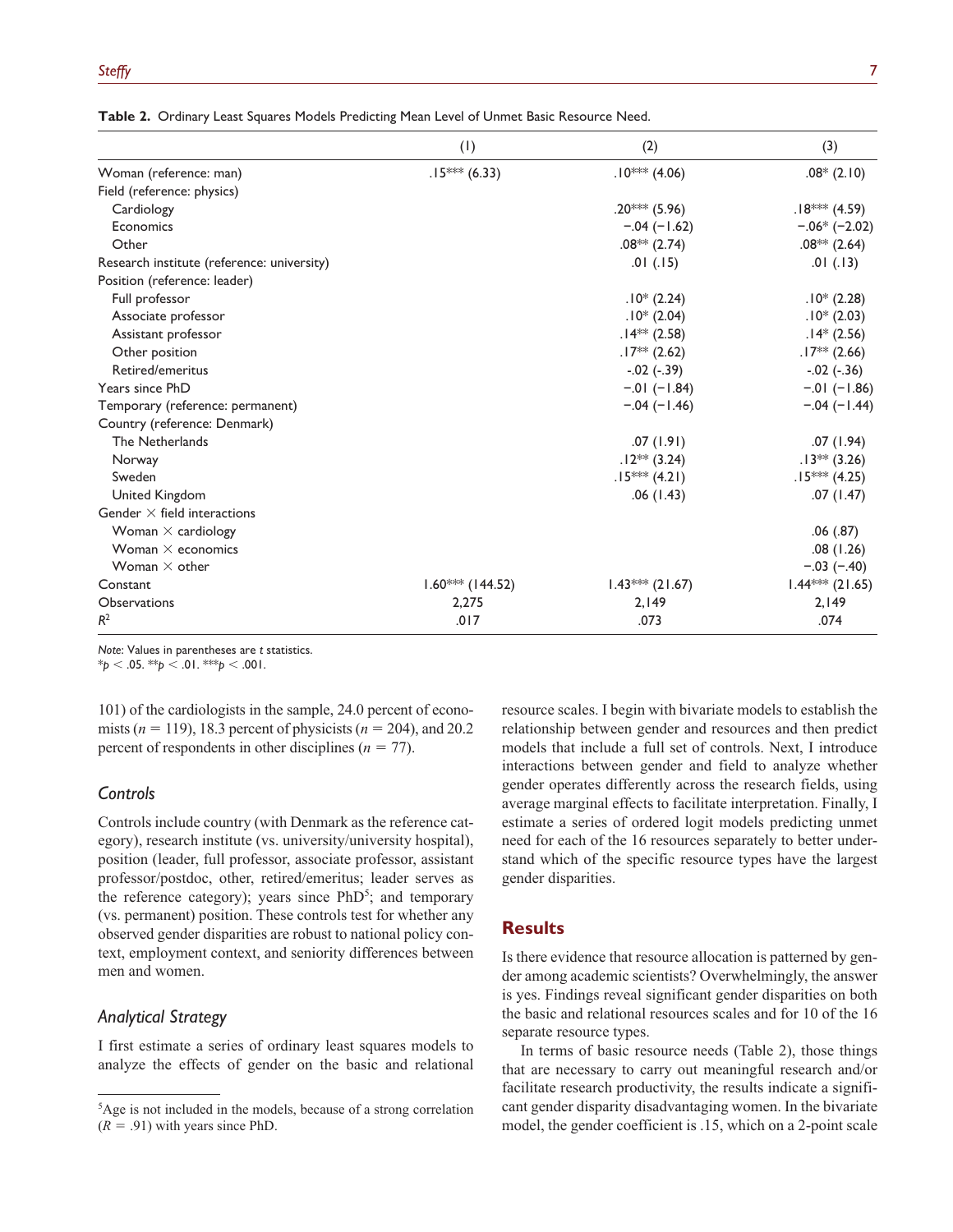**Figure 1.** Average marginal gender effects (women) on mean unmet basic resource need. *Note*: Ninety-five percent confidence intervals; estimates derived from models including all controls.

indicates that women's mean unmet need for basic resources is 7.5 percent higher than men's. Controlling for field, research organization type, position, temporary status, and country (model 2) reduces the magnitude of the disparity by one third, but the gender coefficient remains strongly significant. This model also demonstrates that cardiologists as a whole report greater unmet need for basic resources than physicists, that researchers in Norway and Sweden report greater unmet need than their Danish counterparts, and that more junior researchers report greater unmet need than departmental leaders. Model 3 introduces interactions between gender and field. The findings reveal no significant interaction. Field-specific gender disparities are presented in Figure 1. This figure presents average marginal gender effects, which represent differences in linear predictions when woman  $= 0$  (men) and woman  $= 1$  (women) for each observation, leaving other independent variables at their observed values and averaged across all observations (Williams 2012). More simply, average marginal effects calculate how the predictions for an outcome would change for each respondent if only their gender was changed and then averages those effects for all respondents. The field-specific predicted gender disparities are .15 in economics, .14 in cardiology, and .08 in physics.

Results for the unmet relational resource need scale are presented in Table 3. Models 1 and 2 reveal significant gender disparities, similar to those for unmet basic resource needs. The gender coefficient in the bivariate model (model 1) is .14, indicating mean levels of unmet relational resource need 7 percent higher for women than men. Model 2 introduces a full set of controls. This reduces the magnitude of the effect but does not fully account for it, again pointing to a gender disparity net of factors including seniority. These models point to greater unmet need among more junior scientists and in Norway compared with Denmark. Model 3

introduces interactions between gender and field. The cardiology-specific gender coefficient is significant and positive, indicating a greater disparity for women in cardiology compared with the reference category, physics. To facilitate interpretation of the interaction terms, field-specific average marginal gender effects are presented in Figure 2. Findings point to a large and significant gender disparity of .25 in cardiology but not in the other fields.

Table 4 presents ordered logit models for each of the 16 resource types separately in order to better understand which specific resources have the greatest disparities in unmet need. Findings reveal significant gender effects for 10 of the 16 resources: secure basic funding, more research time, data access, resources to recruit research staff, resources to retain research staff, technical staff/research support, administrative grant development assistance, Horizon 2020 opportunities, leadership positive toward one's research topic, and working climate. To interpret the magnitude of these effects, Figure 3 presents average marginal gender effects for the outcome categories: "already have/no need" and "would really make a difference."6 Each point estimate in Figure 3 can be interpreted as the average effect of being a woman on the probability of being in an outcome category. Some of the biggest effects are for technical staff/research support, administrative grant assistance, resources to retain staff, and working climate. Compared with men, women are 10.3 percentage points more likely to say that having *sufficient technical staff/research support service* would really make a difference in their research and 11.9 percentage points less likely to say that they already have or do not need that. Similarly, women are 9.1 percentage points more likely to say having *dedicated administrative help to develop grant proposals* would really help their research and 10.8 percentage points less likely to say that they have that. Women report a greater probability of saying that *resources to retain staff* would really make a difference in their research, by 15.1 percentage points compared with men. Similarly, women are 9.1 percentage points less likely than men to say that they already have or do not need that resource. For *generous working climate*, women are 9.0 percentage points more likely to say that it would really make a difference in their research and 8.6 percentage points less likely to say that they already have or do not need that.

## *Supplemental Analyses*

The analyses discussed in this section are presented in the Online Supplement. Table S1 presents results from models that replace country fixed effects with a binary quasi-weight



<sup>6</sup> "May make a difference" is not shown to facilitate interpretation. In general, effects are weak for that category, as one might expect for a middle category.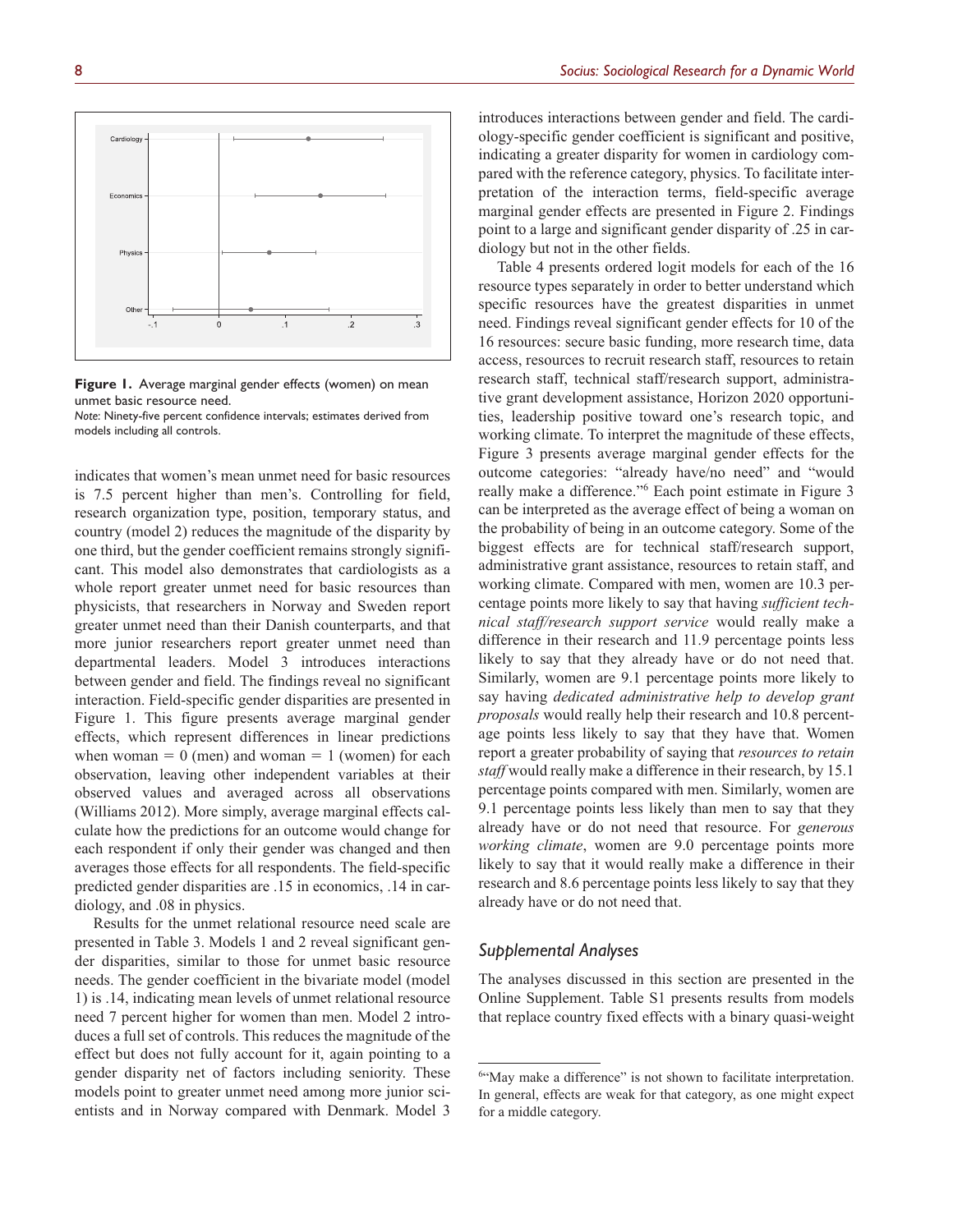|                                            | (1)                | (2)               | (3)               |
|--------------------------------------------|--------------------|-------------------|-------------------|
| Woman (reference: man)                     | $.14***$ (5.01)    | $.09***$ (3.24)   | .05(1.23)         |
| Field (reference: physics)                 |                    |                   |                   |
| Cardiology                                 |                    | .07(1.64)         | .00(.01)          |
| Economics                                  |                    | .05(1.47)         | .04(1.12)         |
| Other                                      |                    | $.08*(2.27)$      | $.08*(2.05)$      |
| Research institute (reference: university) |                    | $-.04 (-.64)$     | $-.04 (-.67)$     |
| Position (reference: leader)               |                    |                   |                   |
| Full professor                             |                    | $.15***$ (2.70)   | $.15***$ (2.71)   |
| Associate professor                        |                    | $.23***$ (3.96)   | $.23***$ (3.94)   |
| Assistant professor                        |                    | $.27***$ (4.07)   | .26*** $(4.00)$   |
| Other position                             |                    | $.23**$ (2.93)    | $.24***$ (3.03)   |
| Retired/emeritus                           |                    | $-.03(-.43)$      | $-.03(-.39)$      |
| Years since PhD                            |                    | $-.00 (-.36)$     | $-.00 (-.36)$     |
| Temporary (reference: permanent)           |                    | $-.02 (-.51)$     | $-.02 (-.48)$     |
| Country (reference: Denmark)               |                    |                   |                   |
| The Netherlands                            |                    | .04(.81)          | .04(.85)          |
| Norway                                     |                    | $.14**$ (3.08)    | $.14**$ (3.05)    |
| Sweden                                     |                    | .08(1.91)         | .08(1.94)         |
| United Kingdom                             |                    | $-.04 (-.70)$     | $-.04 (-.69)$     |
| Gender $\times$ field interactions         |                    |                   |                   |
| Woman $\times$ cardiology                  |                    |                   | $.20*(2.47)$      |
| Woman $\times$ economics                   |                    |                   | .04(.51)          |
| Woman $\times$ other                       |                    |                   | $-.00 (-.05)$     |
| Constant                                   | $1.71***$ (131.30) | $1.45***$ (18.40) | $1.46***$ (18.47) |
| Observations                               | 2,279              | 2,153             | 2,153             |
| $R^2$                                      | .011               | .046              | .049              |

**Table 3.** Ordinary Least Squares Models Predicting Mean Level of Unmet Relational Resource Need.

*Note*: Values in parentheses are *t* statistics.

 $*_{p}$  < .05.  $*_{p}$  < .01.  $*_{p}$  < .001.

to account for the Danish and British samples' not including cardiologists. Results are robust.

Next, I show results from an alternative specification of the resource outcomes in Table S2. As comprehensive measures of unmet resource needs, the outcomes used in the primary analyses treat "already in place" and "no need" as equivalent in that they indicate that a respondent has no unmet need for a particular resource. These measures treat potential differences in perceived need as meaningful aspects of gender disparities, as women are disproportionately burdened with nonresearch work in the academy (Guarino and Borden 2017) and may therefore have legitimately different resource needs. However, collapsing these categories leaves open the possibility that the findings are driven by such differences rather than other gendered processes in science. Thus I constructed an alternative set of resource outcomes in which "no need" is treated as a missing value and the outcome categories are  $1 =$  already have,  $2 =$  may make a difference, and  $3 =$  would really make a difference. Findings using these alternative outcomes (Table S2) are robust. The gender coefficients for both the basic and relational resource scales remain significant and positive. The magnitude of the coefficients is slightly reduced, which is expected, as descriptively men in the sample were more likely to select "no need"



**Figure 2.** Average marginal gender effects (women) on mean unmet relational resource need.

*Note*: Ninety-five percent confidence intervals; estimates derived from models including all controls.

responses than women. In models with a full set of controls, the coefficient is .08 for unmet basic resource needs compared with .10 in the primary analysis and .08 for unmet relational resource need compared with .09 in the primary analysis. That the results are robust to this specification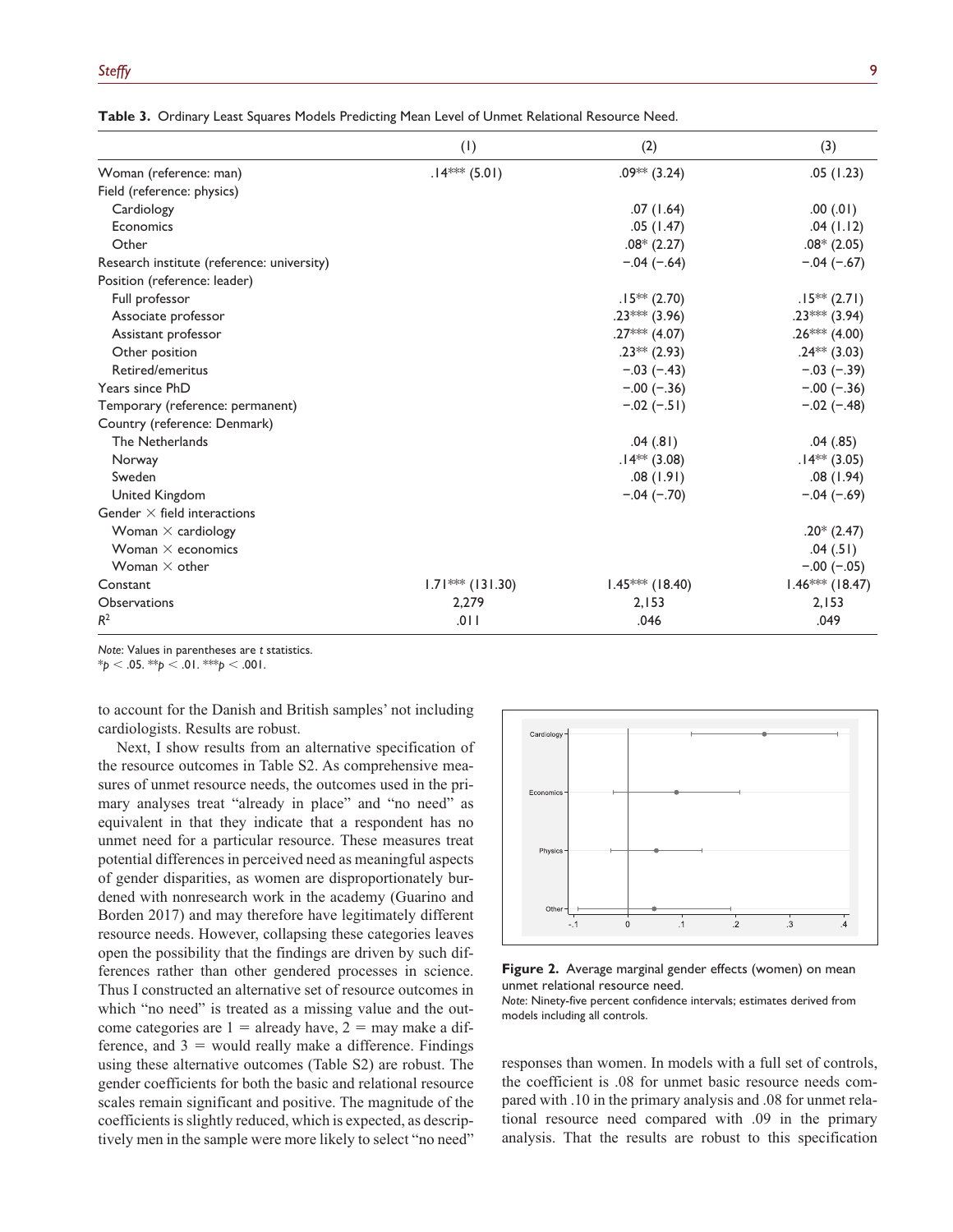|                                                                                             | Ξ                       | ව                                             | ල                                                 | $\widehat{\mathcal{F}}$                                | ග                      | $\circledcirc$  | C                | ම                          | $\circ$              | (10)                          | $\widehat{=}$             | (12)                          | $\begin{pmatrix} 1 & 3 \\ 1 & 2 \end{pmatrix}$ | (14)                                            | (15)                                 | (16)                           |
|---------------------------------------------------------------------------------------------|-------------------------|-----------------------------------------------|---------------------------------------------------|--------------------------------------------------------|------------------------|-----------------|------------------|----------------------------|----------------------|-------------------------------|---------------------------|-------------------------------|------------------------------------------------|-------------------------------------------------|--------------------------------------|--------------------------------|
|                                                                                             | Secure Basic<br>Funding | More Research<br>Time                         | Data Access                                       | Resources to<br><b>Recruit</b>                         | Resources to<br>Retain | Technical Staff | Grant Help       | Cutting-Edge<br>Facilities | Resources<br>Library | Opportunities<br>nternational | Opportunities<br>Industry | Horizon 2020<br>Opportunities | Collaboration<br>in Unit<br>Good               | Positive toward<br>Research Topic<br>Leadership | Colleagues in<br>More Senior<br>Area | Generous<br>Working<br>Climate |
| Woman (reference: man)                                                                      | 38** (2.92)             | $.22*(2.13)$                                  | $.32** (2.67)$                                    | $.29** (2.62)$                                         | $.66***$ $(5.87)$      | 54*** (5.24)    | (61.4)           | $(77)$ 80.                 | (54)                 | (66, 01.                      | .08(71)                   | $.25*(2.16)$                  | .21(1.86)                                      | $33**$ (3.18)                                   | 11(1.08)                             | $.38***$ (3.77)                |
| Field (reference: physics)                                                                  |                         |                                               |                                                   |                                                        |                        |                 |                  |                            |                      |                               |                           |                               |                                                |                                                 |                                      |                                |
| Cardiology                                                                                  | $(1.01)$ 81.            |                                               | $-43*** (-3.07)$ 1.63 <sup>\$\$\$\$</sup> (10.31) | (28)<br>ð                                              | .11(.76)               | $37***$ (2.72)  | $61*** (4.25)$   | .28(1.96)                  | .07(38)              | 51*** (3.54)                  | $46***$ (3.19)            | .54 <sup>***</sup> (3.53)     | $(11)$ 80.                                     | $(05')$ $\angle 0$ .                            | .13(92)                              | .14(1.01)                      |
| Economics                                                                                   | $-1.4$  *** (-11.42)    |                                               |                                                   | $(1.882)$ $(4.29)$ $(1.89***)(1.32)$ $-1.01***(-8.82)$ | $-1.22***(-10.30)$     | $-46***(-4.10)$ | $-17(-1.48)$     | $-.76*** (-5.92)$          | .06(.46)             | $.74***$ (6.46)               | $-36***(-2.84)$           | $-74*** (-5.76)$              | .19(1.52)                                      | $-11 (-.93)$                                    |                                      | $-13(-1.19)$                   |
| Other                                                                                       | $-16(-1.12)$            | $-01(-10)$                                    | .84 *** (5.53)                                    | $(-.07)$<br>$\overline{a}$                             | $(11)$ 0.              | $-0.02(-.14)$   | .16(1.33)        | $(05.1)$ $61.$             | .25(1.70)            | $.47***$ (3.71)               | 36** (2.82)               | .02(.16)                      | .21(1.55)                                      | $(16)$ II                                       | $\frac{11(0.96)}{03(0.21)}$          | .21(1.74)                      |
| Res institute (reference: university)                                                       | $(45)$ 01.              | $-.70***(-3.26)$                              | $-37(-1.49)$                                      | $-59** (-2.73)$                                        | $-.64***(-2.87)$       | .02(10)         | .26(1.23)        | .05(23)                    | (1.19)               | .35(1.68)                     | .15(68)                   | $-42 (-1.74)$                 | $-52$ <sup>*</sup> $(-2.13)$                   | $-46* (-2.02)$                                  | $-0.03(-13)$                         | $-0.08(-0.38)$                 |
| Position (reference: leader)                                                                |                         |                                               |                                                   |                                                        |                        |                 |                  |                            |                      |                               |                           |                               |                                                |                                                 |                                      |                                |
| Full professor                                                                              | .28(1.34)               | $-.68***(-3.37)$                              | .15(.66)                                          | (0.0)<br>ē                                             | $.40* (2.05)$          | .24(1.24)       | .34(1.75)        | .38(1.77)                  | $(8 + 1)$   $+ 1$    | .16(75)                       | .04(21)                   | .34(1.68)                     | .06(25)                                        | $76**$ (3.23)                                   | 46* (2.36)                           | $.46* (2.46)$                  |
| Associate professor                                                                         | $(64)$   .              | $-.67***(-3.13)$                              | .11(46)                                           | $(31)$<br>$\overline{a}$                               | .13(63)                | .06(29)         | .25(1.18)        | .22(96)                    | (0.130)              | $.54* (2.42)$                 | (96, 96)                  | 66** (3.02)                   | 50* (2.03)                                     | $1.12*** (4.59)$                                | .33(1.60)                            | $.53*** (2.68)$                |
| Assistant professor                                                                         | .08(.30)                | $-1.01***(-4.18)$                             | (56)(.97)                                         | $-66** (-2.70)$                                        | $-29 (-1.20)$          | .10(42)         | $.49* (2.07)$    | (60) 10.                   | $.67* (2.12)$        | $.56* (2.26)$                 | .31(1.26)                 | 7  ** (2.84)                  | 78** (2.87)                                    | $1.07***$ (3.95)                                | .39 (1.66)                           | 75*** (3.30)                   |
| Other                                                                                       | $-0.05(-17)$            | $-.33(-1.17)$                                 | .32(1.06)                                         | $(-2.42)$<br>$-70*$                                    | $-76**(-2.69)$         | .37(1.38)       | $77** (2.73)$    | .21(73)                    | .52(1.44)            | $81** (2.86)$                 | .34(1.15)                 | $.83*(2.57)$                  | $-40(1.27)$                                    | ,98** (3.21)                                    | $-15(-55)$                           | 79** (2.99)                    |
| Retired                                                                                     | $-1.06*** (-3.60)$      | $-2.17***(-7.12)$                             | .29(.85)                                          | $-1.01*** (-3.37)$                                     | $-.66* (-2.23)$        | $-0.1 - 0.28$   | $-45 (-1.54)$    | $-22(-71)$                 | $(60.1)$ 14.         | $-55 (-1.68)$                 | .02(06)                   | $-29(-91)$                    | $-35(-1.01)$                                   | .18(.56)                                        | $-28(-99)$                           | .22(.82)                       |
| Years since PhD                                                                             | $-14** (-4.46)$         | $-12***(-4.20)$                               | $-07*(-2.22)$                                     | $(-1.22)$<br>$-03$                                     | $-0.06*(-2.04)$        | $-01 (-24)$     | $-0.02(-55)$     | $.08*** (-2.64)$           | $.02 (-53)$          | $-.06* (-2.00)$               | $.09** (-3.00)$           | $-0.03(-1.16)$                | $-.03(-.90)$                                   | $(10')$ 00.                                     | $-00 (-15)$                          | .04(1.43)                      |
| Temporary (reference: permanent)                                                            | $.31* (2.11)$           | $-0.82*** (-6.40)$                            | $(40)$ $10.$                                      | $(-1.67)$<br>$-21$                                     | $-.08 (-.59)$          | $.26* (-2.08)$  | $-18 (-1.42)$    | .03(23)                    | .04(23)              | $(09')$ 80.                   | $-31*(-2.24)$             | $(-.66)$                      | $-.12 (-.84)$                                  | .04(.33)                                        | $-23(-1.85)$                         | $-10(-.79)$                    |
| Country (reference: Denmark)                                                                |                         |                                               |                                                   |                                                        |                        |                 |                  |                            |                      |                               |                           |                               |                                                |                                                 |                                      |                                |
| The Netherlands                                                                             | $-56*** (-2.89)$        | $-16(-37)$                                    | .37(1.78)                                         | (1.05)<br>$\frac{\infty}{\cdot}$                       | $-39*(-2.32)$          | .04(23)         | 84*** (5.01)     | .06(.31)                   | .26(1.17)            | .11(62)                       | $-.04 (-.22)$             | $(0 + 1)$ $L0$ .              | .08(.46)                                       | (17)(1.00)                                      | 16(1.04)                             | (84, 98)                       |
| Norway                                                                                      | $-63**(-3.28)$          | $-0.00(-0.01)$                                | $.50*(2.42)$                                      | $42* (2.50)$                                           | $-.06 (-34)$           | .25(1.54)       | $.63***$ (3.70)  | $.40^{*} (2.22)$           | $.45* (2.04)$        | $45** (2.59)$                 | .33(1.86)                 | .24(1.38)                     | .34(1.89)                                      | $.45** (2.60)$                                  | 58*** (3.61)                         | $(68)$ +1.                     |
| Sweden                                                                                      | $-18(-99)$              | $-27 (-1.80)$                                 | 54** (2.75)                                       | (1.87)<br>$-28$                                        | $-27 (-1.81)$          | .25(1.75)       | $1.03***$ (6.68) | $.34* (2.12)$              | $.51* (2.55)$        | $.34* (2.13)$                 | $.38* (2.34)$             | .08(.50)                      | $.08 (+6)$                                     | (1.79)                                          | .25(1.73)                            | (14(94)                        |
| United Kingdom                                                                              | $-.36 (-1.60)$          | $-0.06(-33)$                                  | .44(1.80)                                         | (62)<br>$\frac{1}{2}$                                  | $-.14(-.73)$           | $-17(-.91)$     | 58** (2.89)      | .17(84)                    | 30(1.17)             | $-0.05 (-25)$                 | .13(63)                   | $-0.07(-.35)$                 | $-.12(-.53)$                                   | $-0.04 (-18)$                                   | $-22(-1.17)$                         | $(60)$ $20$ .                  |
| cutl                                                                                        | $-2.97*** (-9.24)$      | $-2.64***(-9.02)$ 1.99*** (5.83)              |                                                   | $(-6.63)$<br>$-1.97***$                                | $-2.00***(-6.92)$      | $-23(-84)$      | $.64* (2.24)$    | $-47(1.55)$                | 2.09*** (5.46)       | 98*** (3.30)                  | .19(64)                   | $-0.05(-16)$                  | $1.22***$ $(3.72)$                             | $1.43***$ $(4.54)$                              | $-13(-45)$                           | .33(1.21)                      |
| cut2                                                                                        | $-1.76*** (-5.58)$      | $-1.42***(-4.92)$ 3.19 <sup>3618</sup> (9.22) |                                                   | $-.32(-1.10)$                                          | $-29(-1.02)$           | 40*** (5.02)    | $2.44***$ (8.39) | .64*** (5.32)              | $3.24***$ (8.33)     | 1.98**** (6.60)               | $2.07***$ (6.74)          | .79*** (5.88)                 | $2.21***$ (6.69)                               | $2.53***$ (7.93)                                | $.68*** (6.01)$                      | $1.46***$ (5.32)               |
| Observations                                                                                | 2,092                   | 2,099                                         | 1,997                                             | 2,012                                                  | 1,981                  | 2,087           | 2,013            | 2,092                      | 2,104                | 2,107                         | 1,964                     | 1,735                         | 2,129                                          | 2,080                                           | 2,099                                | 2,084                          |
| Pseudo-R <sup>2</sup>                                                                       | 087                     | .055                                          | 094                                               | 048                                                    | 058                    | 024             | 037              | .025                       | 600                  | 039                           | .026                      | 036                           | 022                                            | $\frac{6}{10}$                                  | $\frac{4}{10}$                       | $\frac{600}{2}$                |
| Note: Values in parentheses are z scores.<br>$*_{p} < .05.$ $*_{kp} < .01.$ $*_{wp} < .001$ |                         |                                               |                                                   |                                                        |                        |                 |                  |                            |                      |                               |                           |                               |                                                |                                                 |                                      |                                |
|                                                                                             |                         |                                               |                                                   |                                                        |                        |                 |                  |                            |                      |                               |                           |                               |                                                |                                                 |                                      |                                |

Table 4. Ordered Logit Models Predicting Unmet Basic Resource Needs. **Table 4.** Ordered Logit Models Predicting Unmet Basic Resource Needs.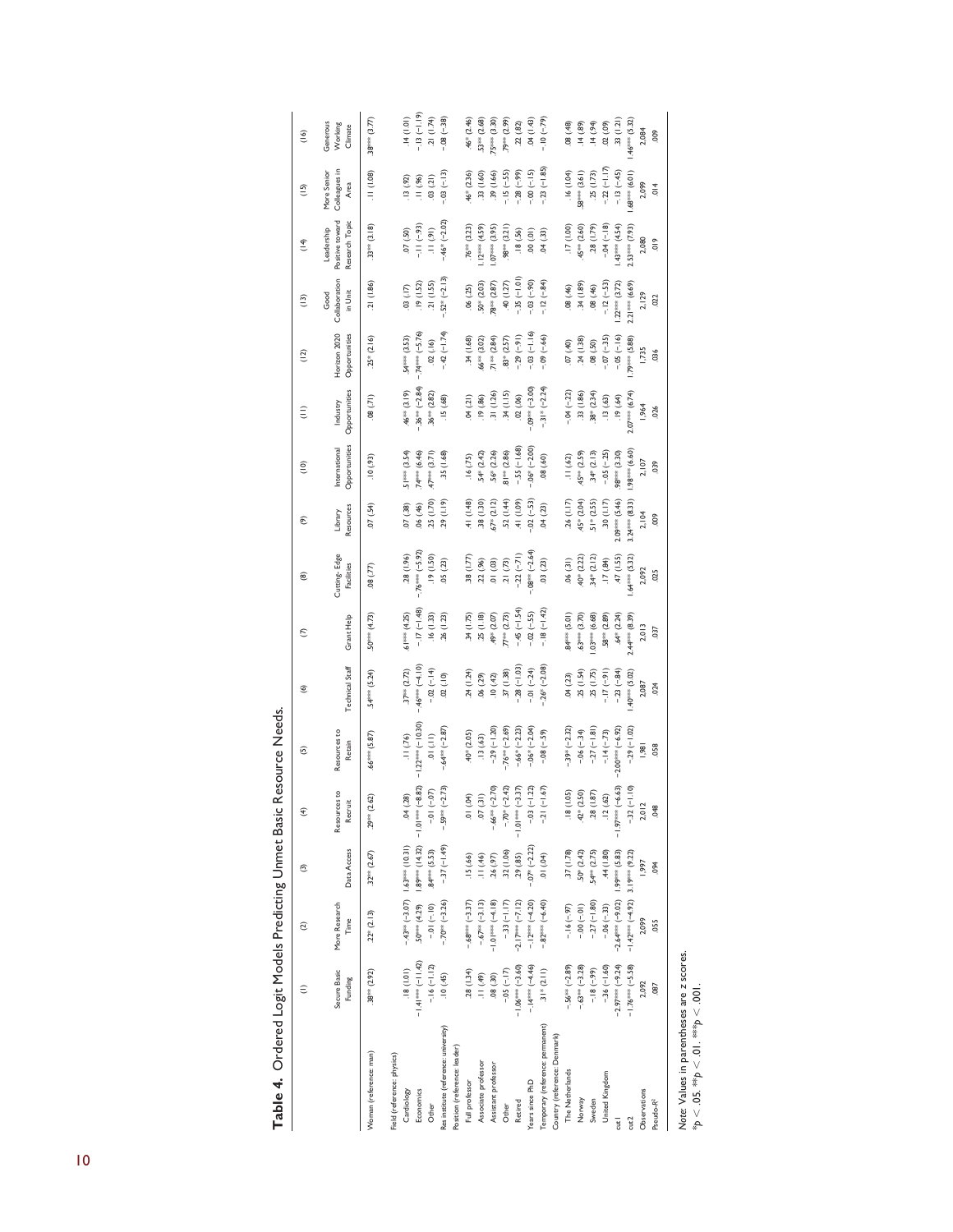

**Figure 3.** Average marginal gender effect (women) on resource needs. *Note*: Ninety-five percent confidence intervals; estimates derived from models including all controls.

suggests a gender gap in unmet resources needs that is not reducible to differences in needs.

The gendered organizations perspective adopted in this article posits that unequal outcomes for women in science result from complex, multilevel processes embedded in organizations. In supplemental analyses, I included additional measures to rule out simpler explanations: namely, that patterns of access to external funding or a few particularly unequal institutions drive the results. *External funding* is a binary measure, where a value of 1 indicates that a respondent has relied on "competitive grants from external public sources" as a "major source" of funding over the past five years. *Institution* is a set of binary variables representing the institutions included in the study, including 32 individual institutions and a measure combining institutions whose samples included fewer than 20 respondents. As presented in Tables S3 and S4 in the Online Supplement, neither of these measures accounts for the observed gender disparities. All models reveal significant and positive gender coefficients.

# **Conclusion**

Using the most detailed battery of survey items available to date on scientific resources, in this study I set out to assess whether women and men report different levels of unmet need. The findings point to a clear yes. For both basic resources needed to carry out research and remain productive and relational resources needed to gain visibility and access opportunities within research fields, the results showed clear gender disparities. As expected, these findings were robust to the inclusion of controls, including seniority in the field. The disparity in basic resources differed little across the three fields. For relational resources, however, the findings revealed a large and significant gender disparity in cardiology but not the other fields. Models predicting the 16 resource types separately revealed significant gender disparities for 10 of the 16 resources, with the largest disparities in access to technical staff/research support service, administrative help for grant proposals, resources to retain staff in group, and working climate. Taken as a whole, these findings suggest that resource allocation, as self-reported by researchers, reflects gendered processes within science.

These findings, showing disparities across a range of scientific resources, add to the gendered organizations literature by empirically documenting control over resources as a key site of inequality (Acker 2006). As such, the study suggests that gendered processes operating across various levels of academia come together to affect the work of scientists in potentially career-altering ways. As researchers are limited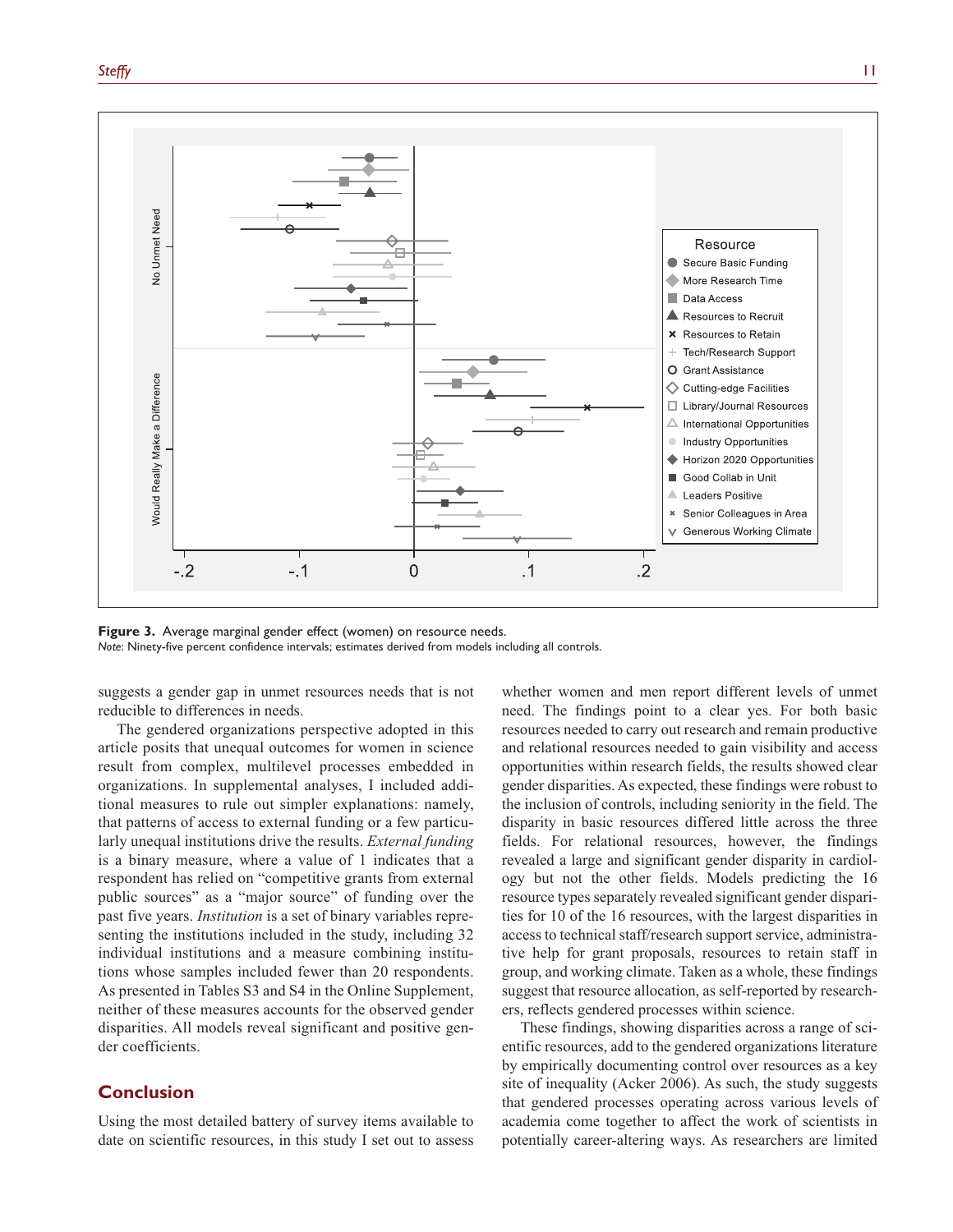to questions that seem doable (Fujimura 1987), the disparities documented in the present study may make women less likely than men to pursue potentially innovative yet resourceintensive work, whether in the form of a large research staff, extensive time requirements, or the support of leadership to undertake high-risk projects.

The findings point to several next steps for research. First, a limitation of the present sample is that women are underrepresented in all the included disciplines. Thus, the data do not allow us to parse whether these patterns hold in fields with greater gender parity. This is an important question that could further understanding of the specific processes behind these disparities. It is also an open question. Social psychologists have demonstrated that some women in senior positions accept gender stereotypes to set themselves apart from other women in their field (Derks et al. 2011), for example, by seeing women as less committed to their work than men (Ellemers et al. 2004). Unfortunately, data comparable with those analyzed here are not available for fields with greater gender parity. Future surveys of researchers would do well to include a battery of resource questions to enable this analysis. Relatedly, the finding of an especially strong gender disparity in relational resources among cardiologists suggests that future studies should attend to field differences in the organization of research. This could be due to the clinical and laboratory nature of cardiological research or the degree of employer influence in medical research (Whitley 1984); however, our survey does not allow us to explore these hypotheses. Second, researchers could examine relative gender disparities in resource allocation across national contexts. Assessing whether research policy at this level shapes local resource allocation could help illuminate the processes at play. Third, it may be useful to more closely examine potential mediating effects of local context, such as the gender composition of units. Studies analyzing differences at the levels of research field, nation, or academic department would do well to construct measures of structural sexism at those levels, as Homan (2019) has done for U.S. states and Homan and Burdette (2021) have done for religious congregations. Finally, interviews with researchers and leadership could be useful to dissect how these disparities arise and persist, as well as how they translate (or not) into disparities over the course of a career.

Overall, this study has documented that women and men report different levels of access to a range of research resources. Even after making it through the "leaky pipeline" and into research positions, women in science continue to face systematic disadvantage. Addressing this is a moral imperative, but it should also be a policy priority. Systematic inequalities in the resources scientists have access to no doubt limit the ability of societies to adapt to problems and create better futures. There is little reason to suspect that gender disparities in science will work themselves out any time soon. The hope that demographic inertia will eventually lead to gender parity is undercut by evidence that organizational

processes as fundamental as resource allocation remain gendered. Furthermore, as evaluation culture becomes more deeply embedded in higher education with the influence of academic capitalism (e.g., Thornton 2013), continued gender progress in science cannot be taken for granted. The assessment paradigm rests on the myths of meritocracy and universalist assessment in science. Yet evaluation is biased and informed by underlying gender stereotypes (e.g., Weisshaar 2017).

Fixing the problem requires acknowledging its root. On a fundamental level, the beliefs (1) that scientific reward structures are meritocratic and (2) that gender disparities in science reflect power structures are contradictory. One cannot simultaneously believe that rewards are doled out to the scientists who most deserve them and that women are systematically disadvantaged. These ideas work against one another. At best, their side-by-side existence in academia suggests that commitments to equality and justice carry little weight alongside the lure of meritocratic ideology. This is evident when academic leadership dismisses evidence-based, timebound interventions as radical and antithetical to meritocracy (Roos et al. 2020). Interpreted less generously, their coexistence could imply that gender equality discourses serve as a window dressing covering up continued acceptance of gender stereotypes. In the end, meaningful change cannot happen without a thorough acknowledgment that science is not and has never been purely meritocratic. The present-day scientific profession is permeated by structural sexism (Homan 2019), reflecting centuries of intersectional (dis)advantage. Transformation will not happen by leveraging equality as a management tool to drive growth or efficiency but by seeing the fight for equality in science as a political struggle against long-entrenched power structures that are well served by the meritocratic paradigm and assessment culture (Powell 2018).

#### **Acknowledgments**

I would like to thank the following for thoughtful feedback and/or discussions of gender in science: Aaron Ponce, Liv Langfeldt, Siri Brorstad Borlaug, Agnete Vabø, Ingvild Reymert, Thomas Franssen, Dag Aksnes, Sharlene Newman, Melissa Blunck, Angela Gast, Rosemarie Lerma, and participants of the R-QUEST workshop.

### **Funding**

The author(s) disclosed receipt of the following financial support for the research, authorship, and/or publication of this article: This research was funded by the Research Council of Norway (256223).

# **ORCID iD**

Kody Steffy <https://orcid.org/0000-0002-9691-061X>

### **Supplemental Material**

Supplemental material for this article is available online.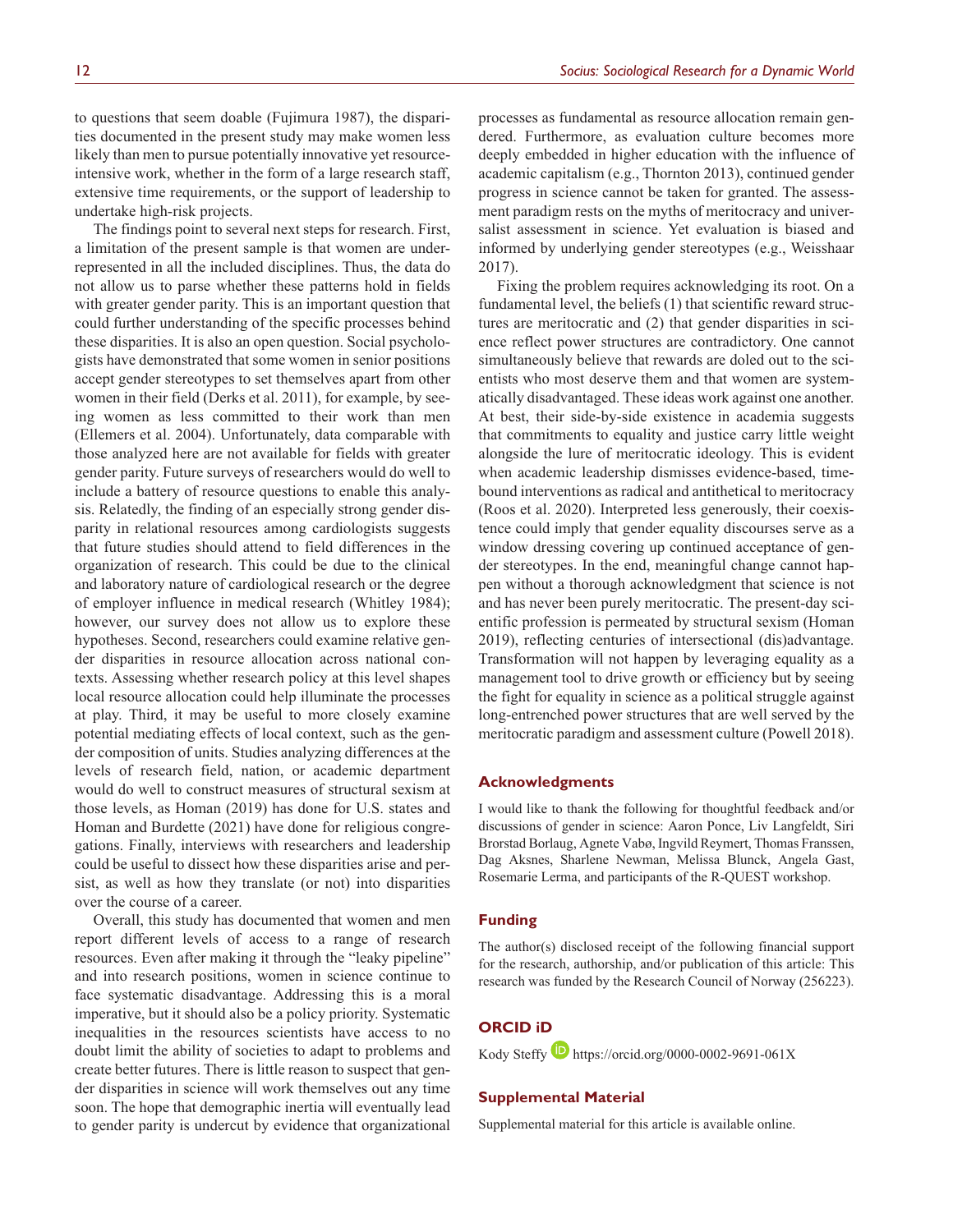#### **References**

- Acker, Joan. 1990. "Hierarchies, Jobs, Bodies: A Theory of Gendered Organizations." *Gender & Society* 4(2):139–58.
- Acker, Joan. 2006. "Inequality Regimes: Gender, Class, and Race in Organizations." *Gender & Society* 20(4):441–64.
- Adams, Julia, Hannah Brückner, and Cambria Naslund. 2019. "Who Counts as a Notable Sociologist on Wikipedia? Gender, Race, and the 'Professor Test.'" *Socius* 5. Retrieved August 8, 2021. <https://journals.sagepub.com/doi/10.1177/2378023118823946>.
- Angervall, Petra, Jan Gustafsson, and Eva Silfver. 2018. "Academic Career: On Institutions, Social Capital and Gender." *Higher Education Research & Development* 37(6):1095–1108.
- Auriol, Emmanuelle, Guido Friebel, and Sascha Wilhelm. 2019. "Women in European Economics.*"* Working Paper. Retrieved March 9, 2020. [https://women-economics.com/download/](https://women-economics.com/download/Auriol.Friebel.Wilhelm_2019_Women.in.Economics.pdf) [Auriol.Friebel.Wilhelm\\_2019\\_Women.in.Economics.pdf](https://women-economics.com/download/Auriol.Friebel.Wilhelm_2019_Women.in.Economics.pdf).
- Bagilhole, Barbara, and Jackie Goode. 2001. "The Contradiction of the Myth of Individual Merit, and the Reality of a Patriarchal Support System in Academic Careers: A Feminist Investigation." *European Journal of Women's Studies* 8(2):161–80.
- Benschop, Yvonne, and Margo Brouns. 2003. "Crumbling Ivory Towers: Academic Organizing and Its Gender Effects." *Gender, Work & Organization* 10(2):194–212.
- Bonilla-Silva, Eduardo. 1999. "The Essential Social Fact of Race." *American Sociological Review* 64(6):899–906.
- Bourdieu, Pierre. 1989. "Social Space and Symbolic Power." *Sociological Theory* 7(1):14–25.
- Britton, Dana M. 2017. "Beyond the Chilly Climate: The Salience of Gender in Women's Academic Careers." *Gender & Society* 31(1):5–27.
- Britton, Dana M., and Laura Logan. 2008. "Gendered Organizations: Progress and Prospects." *Sociology Compass* 2(1):107–21.
- Burris, Val. 2004. "The Academic Caste System: Prestige Hierarchies in PhD Exchange Networks." *American Sociological Review* 69(2):239–64.
- Carli, Linda L., Laila Alawa, YoonAh Lee, Bei Zhao, and Elaine Kim. 2016. "Stereotypes about Gender and Science: Women ≠ Scientists." *Psychology of Women Quarterly* 40(2):244–60.
- Ceci, Stephen J., Donna K. Ginther, Shulamit Kahn, and Wendy M. Williams. 2014. "Women in Academic Science: A Changing Landscape." *Psychological Science in the Public Interest* 15(3):75–141.
- Derks, Belle, Naomi Ellemers, Colette van Laar, and Kim de Groot. 2011. "Do Sexist Organizational Cultures Create the Queen Bee?" *British Journal of Social Psychology* 50(3):519–35.
- Duch, Jordi, Xiao Han T. Zeng, Marta Sales-Pardo, Filippo Radicchi, Shayna Otis, Teresa K. Woodruff, and Luís A. Nunes Amaral. 2012. "The Possible Role of Resource Requirements and Academic Career-Choice Risk on Gender Differences in Publication Rate and Impact." *PLoS ONE* 7(12):e51332.
- Ecklund, Elaine Howard, Anne E. Lincoln, and Cassandra Tansey. 2012. "Gender Segregation in Elite Academic Science." *Gender & Society* 26(5):693–717.
- Ellemers, Naomi, Henriette Heuvel, Dick Gilder, Anne Maass, and Alessandra Bonvini. 2004. "The Underrepresentation of Women in Science: Differential Commitment or the Queen Bee Syndrome?" *British Journal of Social Psychology* 43(3):315–38.
- European Commission. 2018. "She Figures 2018." Retrieved March 9, 2020. [https://op.europa.eu:443/en/publication](https://op.europa.eu:443/en/publication-detail/-/publication/9540ffa1-4478-11e9-a8ed-01aa75ed71a1/language-en)[detail/-/publication/9540ffa1-4478-11e9-a8ed-01aa75ed71a1/](https://op.europa.eu:443/en/publication-detail/-/publication/9540ffa1-4478-11e9-a8ed-01aa75ed71a1/language-en) [language-en](https://op.europa.eu:443/en/publication-detail/-/publication/9540ffa1-4478-11e9-a8ed-01aa75ed71a1/language-en).
- Faria, João Ricardo, and Rajeev K. Goel. 2010. "Returns to Networking in Academia." *NETNOMICS: Economic Research and Electronic Networking* 11(2):103–17.
- Fox, Mary Frank. 2001. "Women, Science, and Academia: Graduate Education and Careers." *Gender & Society* 15(5):654–66.
- Fox, Mary Frank. 2010. "Women and Men Faculty in Academic Science and Engineering: Social-Organizational Indicators and Implications." *American Behavioral Scientist* 53(7):997–1012.
- Fox, Mary Frank, Kjersten Bunker Whittington, and Marcela Linková. 2017. "Gender, In(equity), and the Scientific Workforce." In *Handbook of Science and Technology Studies*, edited by U. Felt, R. Fouché, C. Miller, and L. Smith-Doerr. Cambridge, MA: MIT Press.
- Fox, Mary Frank, Carolyn Fonseca, and Jinghui Bao. 2011. "Work and Family Conflict in Academic Science: Patterns and Predictors among Women and Men in Research Universities." *Social Studies of Science* 41(5):715–35.
- Fujimura, Joan H. 1987. "Constructing 'Do-Able' Problems in Cancer Research: Articulating Alignment." *Social Studies of Science* 17(2):257–93.
- Guarino, Cassandra M., and Victor M. H. Borden. 2017. "Faculty Service Loads and Gender: Are Women Taking Care of the Academic Family?" *Research in Higher Education* 58(6):672– 94.
- Hadani, Michael, Susan Coombes, Diya Das, and David Jalajas. 2012. "Finding a Good Job: Academic Network Centrality and Early Occupational Outcomes in Management Academia." *Journal of Organizational Behavior* 33(5):723–39.
- Hargens, Lowell L., and J. Scott Long. 2002. "Demographic Inertia and Women's Representation Among Faculty in Higher Education." *Journal of Higher Education* 73(4):494–517.
- Heckman, James J., and Sidharth Moktan. 2020. "Publishing and Promotion in Economics: The Tyranny of the Top Five." *Journal of Economic Literature* 58(2):419–70.
- Heffernan, Troy. 2020. "Academic Networks and Career Trajectory: 'There's No Career in Academia without Networks.'" *Higher Education Research & Development* 40(5):981–94.
- Holman, Luke, Devi Stuart-Fox, and Cindy E. Hauser. 2018. "The Gender Gap in Science: How Long until Women Are Equally Represented?" *PLoS Biology* 16(4):e2004956.
- Homan, Patricia. 2019. "Structural Sexism and Health in the United States: A New Perspective on Health Inequality and the Gender System." *American Sociological Review* 84(3):486–516.
- Homan, Patricia, and Amy Burdette. 2021. "When Religion Hurts: Structural Sexism and Health in Religious Congregations." *American Sociological Review* 86(2):234–55.
- Hudson, John. 2007. "Be Known by the Company You Keep: Citations—Quality or Chance?" *Scientometrics* 71(2):231–38.
- Kanter, Rosabeth Moss. 1977. *Men and Women of the Corporation*. New York: Basic Books.
- King, Molly M., and Megan E. Frederickson. 2021. "The Pandemic Penalty: The Gendered Effects of COVID-19 on Scientific Productivity." *Socius* 7. Retrieved August 8, 2021. [https://jour](https://journals.sagepub.com/doi/full/10.1177/23780231211006977)[nals.sagepub.com/doi/full/10.1177/23780231211006977](https://journals.sagepub.com/doi/full/10.1177/23780231211006977).